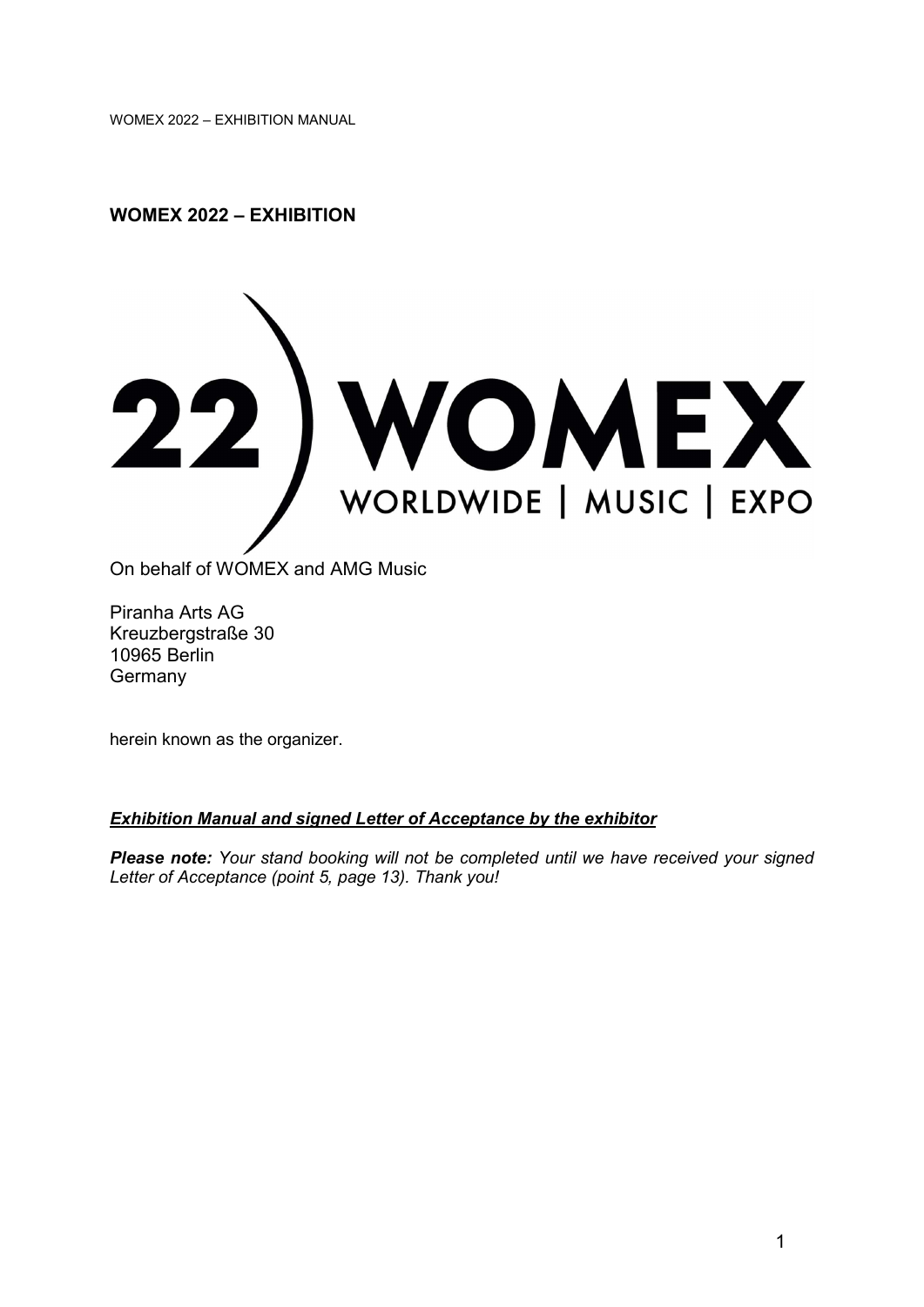# **Table of Content**

| 2.6 Use of Stands, Forbiddance of Retail Sale, Piracy and Transfer of Space 9 |  |
|-------------------------------------------------------------------------------|--|
|                                                                               |  |
|                                                                               |  |
|                                                                               |  |
|                                                                               |  |
|                                                                               |  |
|                                                                               |  |
|                                                                               |  |
|                                                                               |  |
|                                                                               |  |
|                                                                               |  |
|                                                                               |  |
|                                                                               |  |
|                                                                               |  |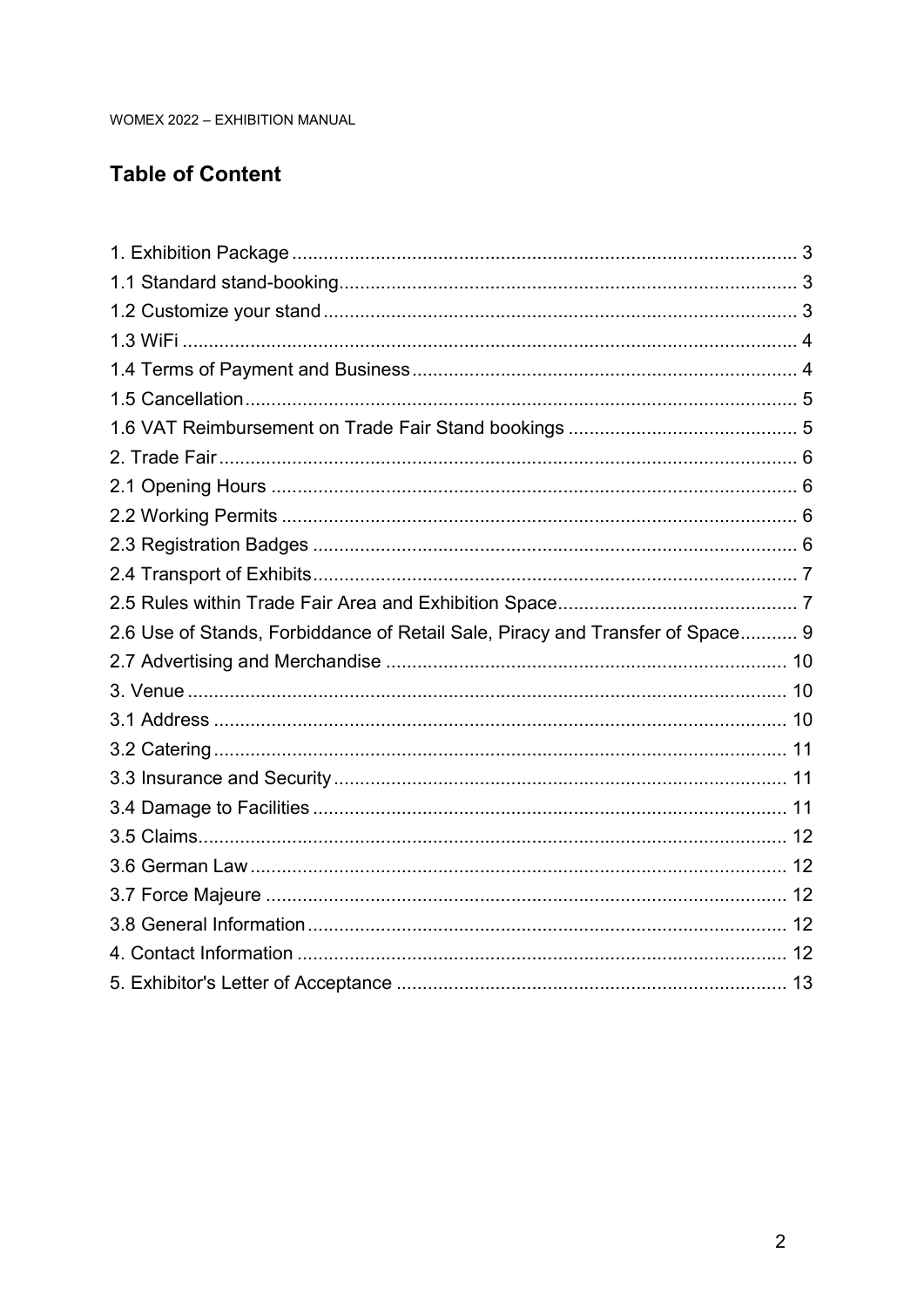# 1. Exhibition Package

### 1.1 Standard stand-booking

The booking fee for one standard stand unit is 860€ net. plus VAT, if applicable. For more information see: 1.6

The dimensions for each stand unit are 6m² (3m wide, 2m deep), height is 2,50 m.

There are no smaller stand units available!

Each standard stand-booking includes:

- Walls towards neighbouring stands (in case of corner stands, walls towards corridor will be removed as standard and put up on request only)
- General lighting in exhibition hall
- General aluminium structure in its natural colour
- Walling made of white laminated panels connected with silver profiles
- 1 standard label with text on vinyl on front side of the stand
- Lights: 2 led spots
- 1 electrical board per stand, 16A total capacity. Protection switches, wires and 1 electrical socket
- 1 rectangular table, size: 120 x 60 cm
- 4 chairs
- Grey floor covering

### 1.2 Customize your stand

#### Additional Furniture, Equipment & Printing Services

To order additional equipment, furniture or printing services for your stand, please consult the Additional Equipment and Services catalogue for WOMEX 22 and submit the applicable online order forms.

www.womex.com/2022/download/additional\_equipment\_and\_services.pdf

Prices are subject to change as shown in the tables in the catalogue, and will rise according to rates:

- Smart Rate until 24 June
- Summer Rate 25 June until 26 August
- Late Rate 27 August until 23 September
- Sprint Rate 24 September until 3 October

Book early to secure the best price. Please note that the time-zone in Portugal is GMT +1 (WESZ) (daylight saving time until 30 October).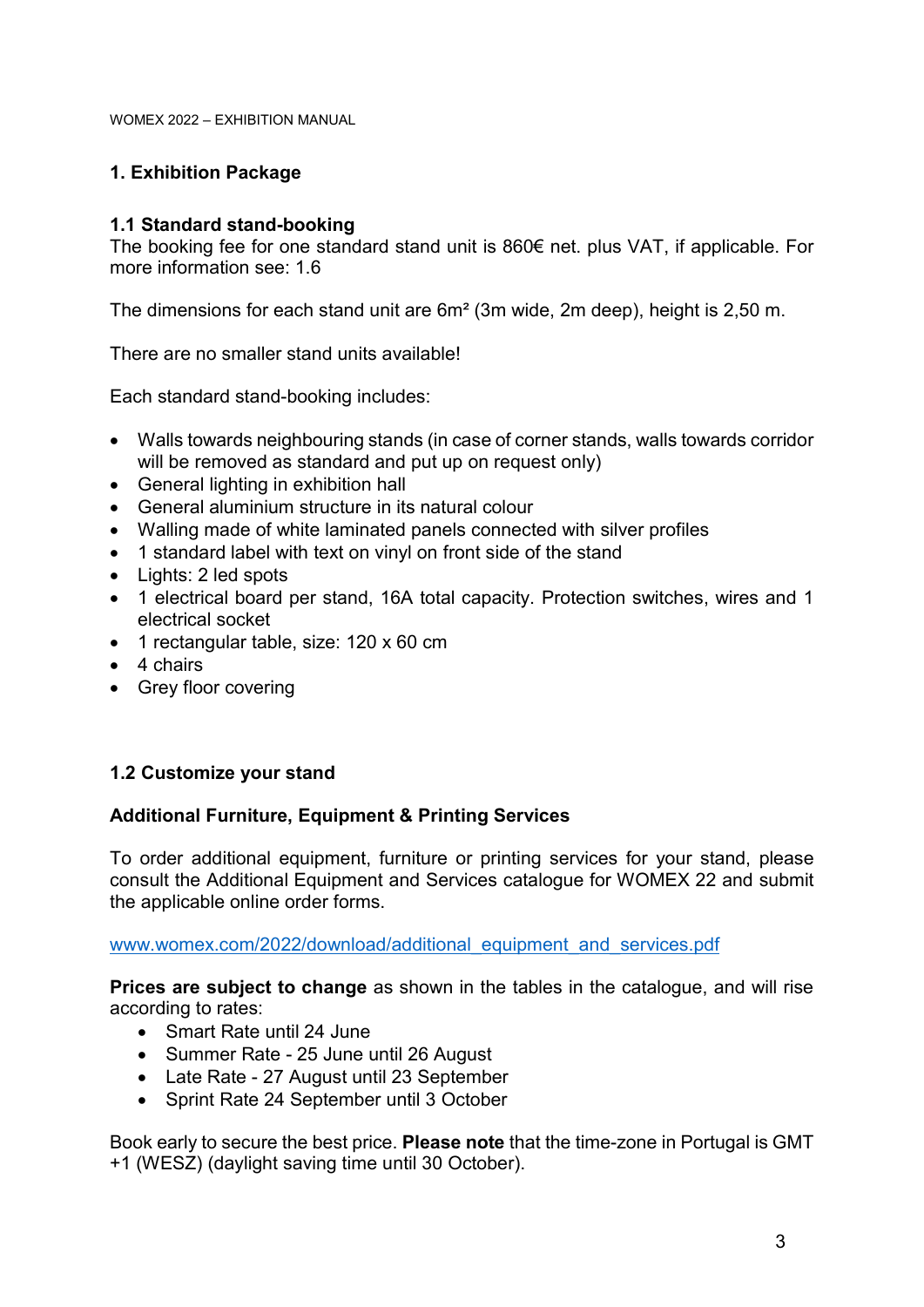Deadline for receiving order forms for all stand supplies: 3 October 2022. Forms received after this deadline will be processed subject to availability of materials and transport.

Orders are placed directly with the respective service providers (MOSTRARE and ServicePack). Invoices for the orders will be issued by the providers and payments have to be made directly to them according to their terms and conditions.

In case of any questions, please contact extraservices.womex22@gmail.com

#### Special wishes for stand set-up or layout

Exhibitors who you would like to remove some / all walls of their stand, have special company name wishes for the signboard (no additional fee), or any other special requests for the stand set-up, please contact production@womex.com

Companies that want to build higher than 2.50 meters or have other special requests must forward their proposed floor plan and booth design to production@womex.com

#### Hostess/Attendant

In case of hiring a hostess or attendant, the exhibitor has to pay a full registration for all persons hired. Hiring contact:

- B Trust – Sónia Brochado – + 351 934 753 340 – soniabrochado@btrust.pt

#### 1.3 WiFi

#### > Please note: WiFi is subject to capacity!

WiFi is available in the Trade Fair halls, although heavy usage may affect the stability.

The organisers cannot guarantee a stable WiFi and assume no liability for the connection. In case you need a reliable connection for around the clock streaming services and so on, we strongly suggest to book extra cable internet, which is not included in the standard stand package.

If you need any specific Internet services please contact: comercial@aarena.pt

#### 1.4 Terms of Payment and Business

For all persons attending WOMEX 22 the terms of payment and business apply. Main exhibitors are held responsible for their co-exhibitors and must make sure co-exhibitors adhere to the terms of this exhibition manual and to the WOMEX 22 terms of payment and business.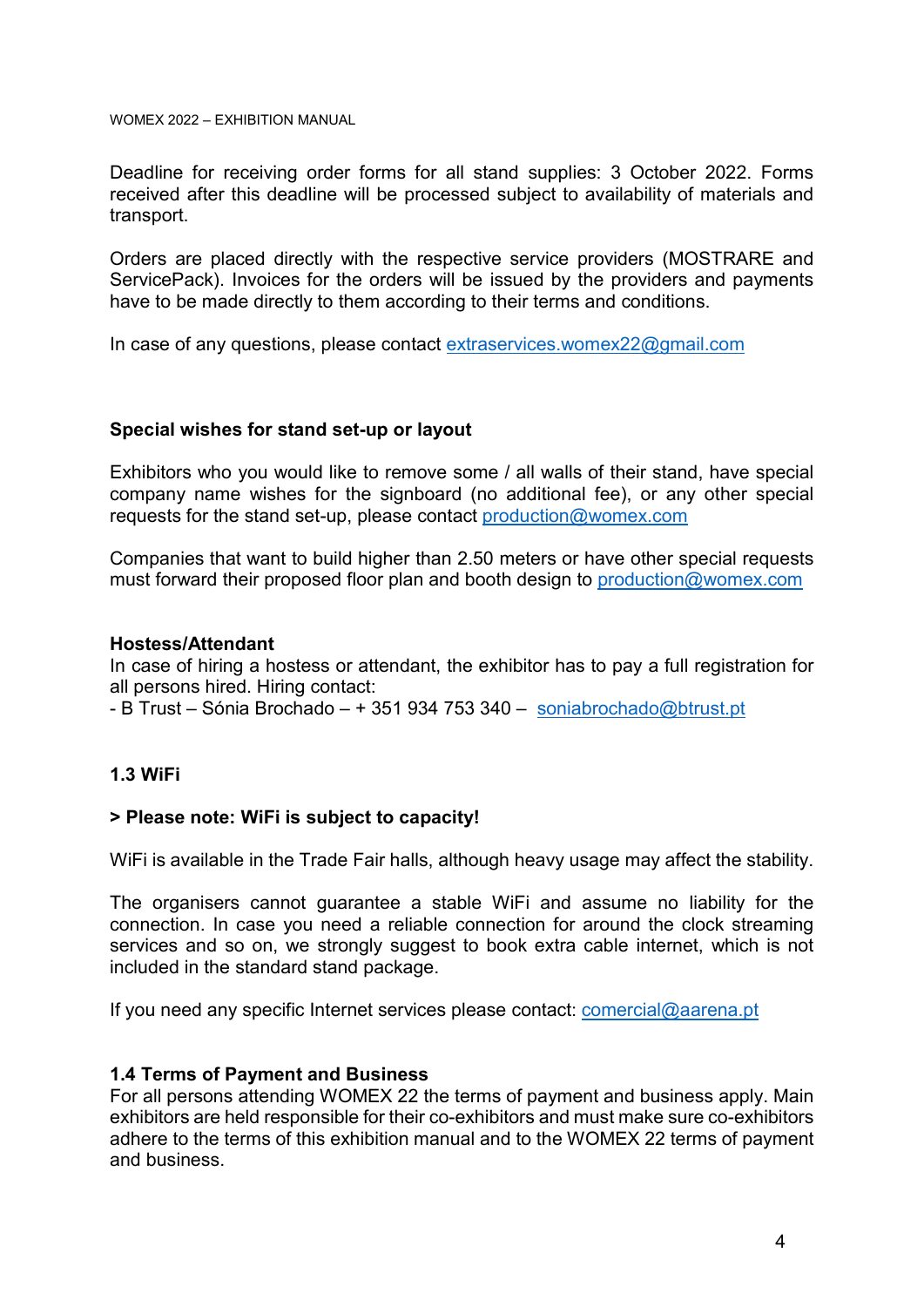The terms of payment are:

- Full payment of rental price upon receipt of the invoice. No exhibitor will be allowed access to the exhibition stand if the organiser has not received the full stand rental price before the set-up time of the Trade Fair.
- You can find all terms of payment and business here: www.womex.com/terms

> Please note: Your stand booking will not be completed until we have received your signed copy of this manual. Signature required at bottom of this document, point 5, page 13

#### 1.5 Cancellation

#### > Please note: No refunds will be made after Friday, 26 August 2022

- The organiser must receive notification of cancellation of exhibition stand or space in writing.
- The organiser reserves the right to alter the present regulations with immediate effect in case orders from the authorities or other compelling reason might make it necessary.
- For more details on the refund policy, please read our WOMEX 22 terms of payment and business carefully: www.womex.com/terms

### 1.6 VAT Reimbursement on Trade Fair Stand bookings

#### > Please note: You are also advised to contact your tax consultant if in doubt

If you book a stand in addition to your registration (exhibition package) at WOMEX you do not need to pay VAT, if:

- your company is based in the EU and you have a valid VAT ID number or
- your company is based outside the EU and can provide proof of tax residence and entrepreneurship.

However,

- If you are a German company with a valid VAT ID number you have to pay German VAT on the exhibition package.
- If you are an EU company without a valid VAT ID number, you have to pay local (Portuguese) VAT on the exhibition package.
- If you are a company based outside the EU and cannot provide proof of tax residence and entrepreneurship, you have to pay local (Portuguese) VAT on the exhibition package.

For more information, please see the European Commission Taxation and Customs Union website.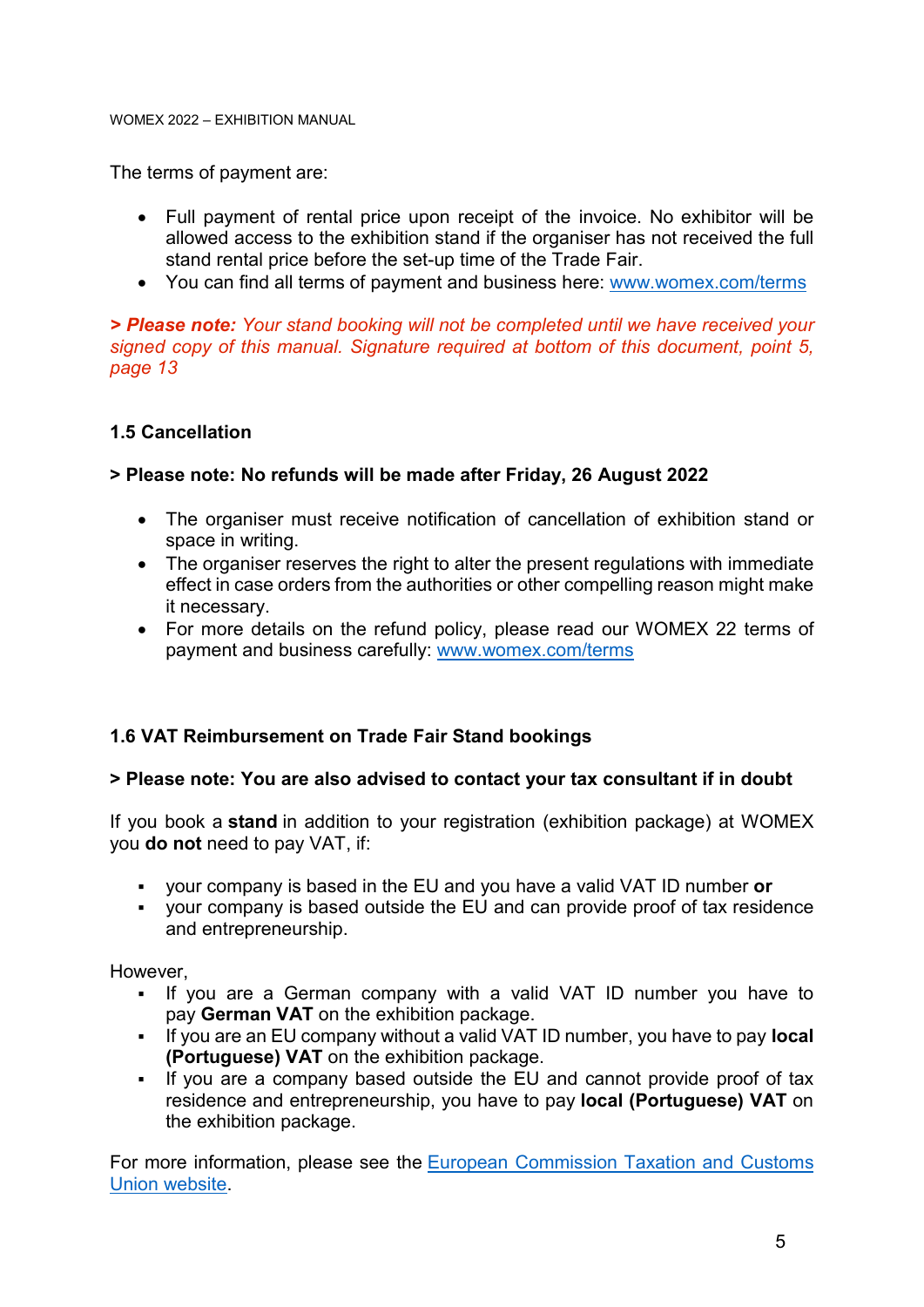### 2. Trade Fair

### 2.1 Opening Hours

### Set-up times

Regular Set-up time for exhibitors (No working permit needed\*) Wednesday, 19 October 2022 I 10:00 – 14:00

\* Main exhibitors and co-exhibitors need to pick up their badge at the check-in counter in the main entrance area first in order to access all Trade Fair halls.

Additional Set-up time for exhibitors (working permit needed! only after prior inscription with the organiser!)

Tuesday, 18 October 2022 Wednesday, 19 October 2022 I 08:00 – 10:00  $114:00 - 21:00$ 

Special requirements apply for external companies hired for stand building! Setup of stands by external stand builders is possible from Monday 17 October 2022, from 14:00, onwards and designated time slots for load-in and load-out are required. Exhibitors must inform the organiser in advance if they employ a stand building company and provide contact information.

Please contact production@womex.com for further details.

#### General Trade Fair, Registration and Check-in times

19 October 2022 | 14:00 – 18:00 20 October 2022 | 10:00 – 18:00 21 October 2022 | 10:00 – 18:00 22 October 2022 | 10:00 – 18:00

#### Exhibitors only: Take-down

Saturday, 22 October 2022 | 18:00 – 22:00 Sunday, 23 October 2022 | please contact the organisers (see 4.)

#### 2.2 Working Permits

For stand set-up and take-down periods that exceed general Trade Fair opening times all exhibitors as well as non-registered staff require a working permit.

Please contact production@womex.com for further details.

#### 2.3 Registration Badges

The exhibitor badge and wristband need to be picked up at the registration area at the check-in counter in the entrance area of the daytime venue Altice Arena (during official registration and check-in times).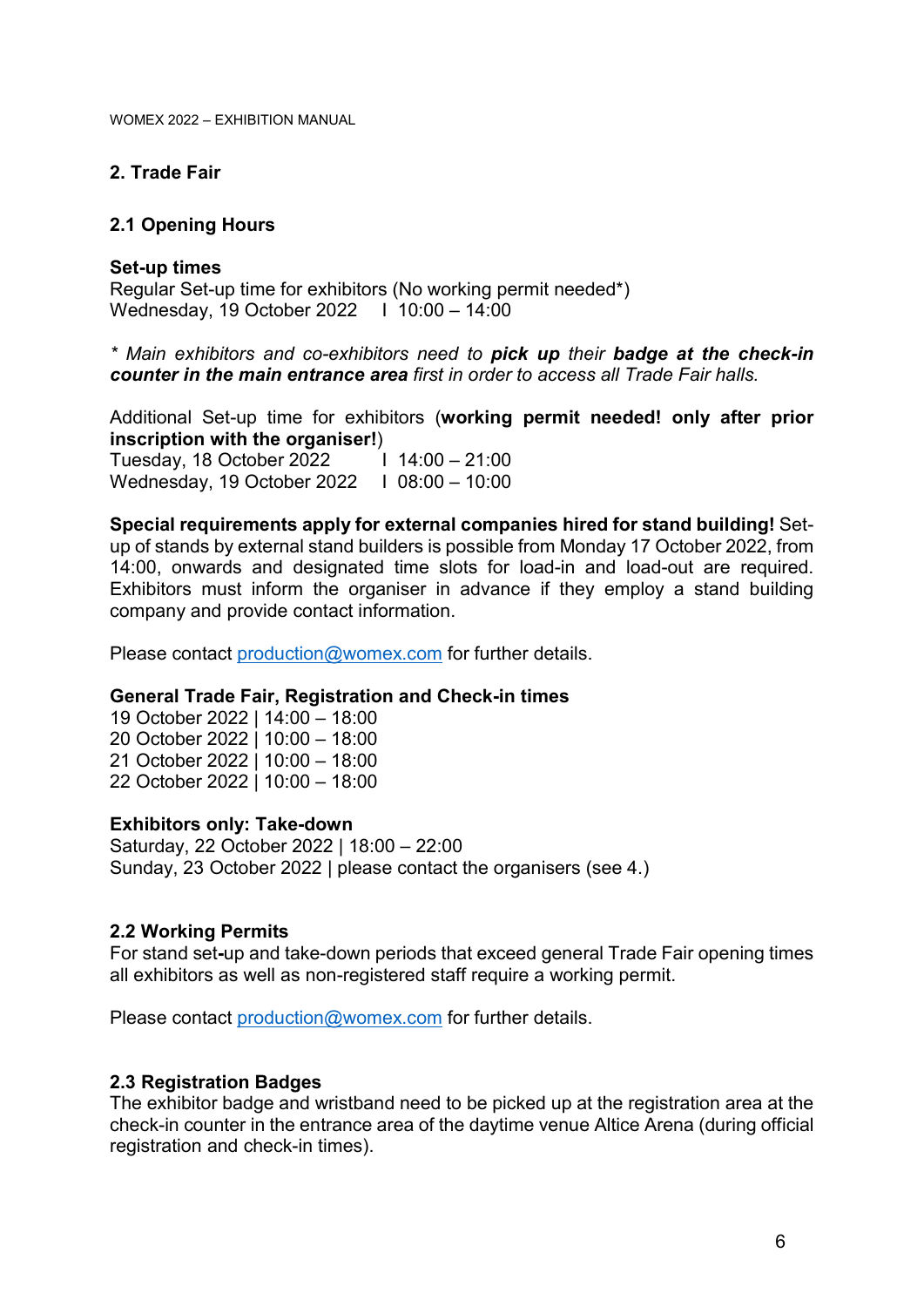Each badge lists the exhibitor's company name (if applicable) and the given name/ surname of the delegate. The pass is strictly for personal use only and...:

- if lost, it will not be replaced
- if asked, the holder must also present her/his identity card
- if found in the possession of a third party, it will be confiscated

It is NOT allowed to invite non-registered persons to receptions and other events happening within the WOMEX 22 daytime venue (Altice Arena) during official WOMEX opening hours.

#### 2.4 Transport of Exhibits

In order to bring exhibits onto the WOMEX 22 premises please read the following instructions. The shipping manual by our official freight forwarding partner DB Schenker will be available here from July onwards:

www.womex.com/take\_part/bookastand

We strongly recommend you to send your shipments to the warehouse of our official appointed shipping agent DB Schenker, as indicated in their enclosed shipping manual for WOMEX 22.

#### Please mark all packages clearly with the following information:

WOMEX 22

Hall name / Stand no

Exhibitor's name

Case No…...of………

Weight per case:...../ Total weight of all cases.....

Contact person

Your contact phone number during WOMEX

#### 2.5 Rules within Trade Fair Area and Exhibition Space

- There is a strict "no smoking" policy throughout all Trade Fair areas. There will be dedicated smoking areas outside!
- NO live music in the Trade Fair area! Public performing or playing of music is not permitted at the Trade Fair or anywhere else in the Daytime venue at any time, including stand receptions. Please respect the Trade Fair is a networking space and keep the noise level as low as possible! Any musical activity perceived by the organiser as a disruption to business within the Trade Fair will be terminated.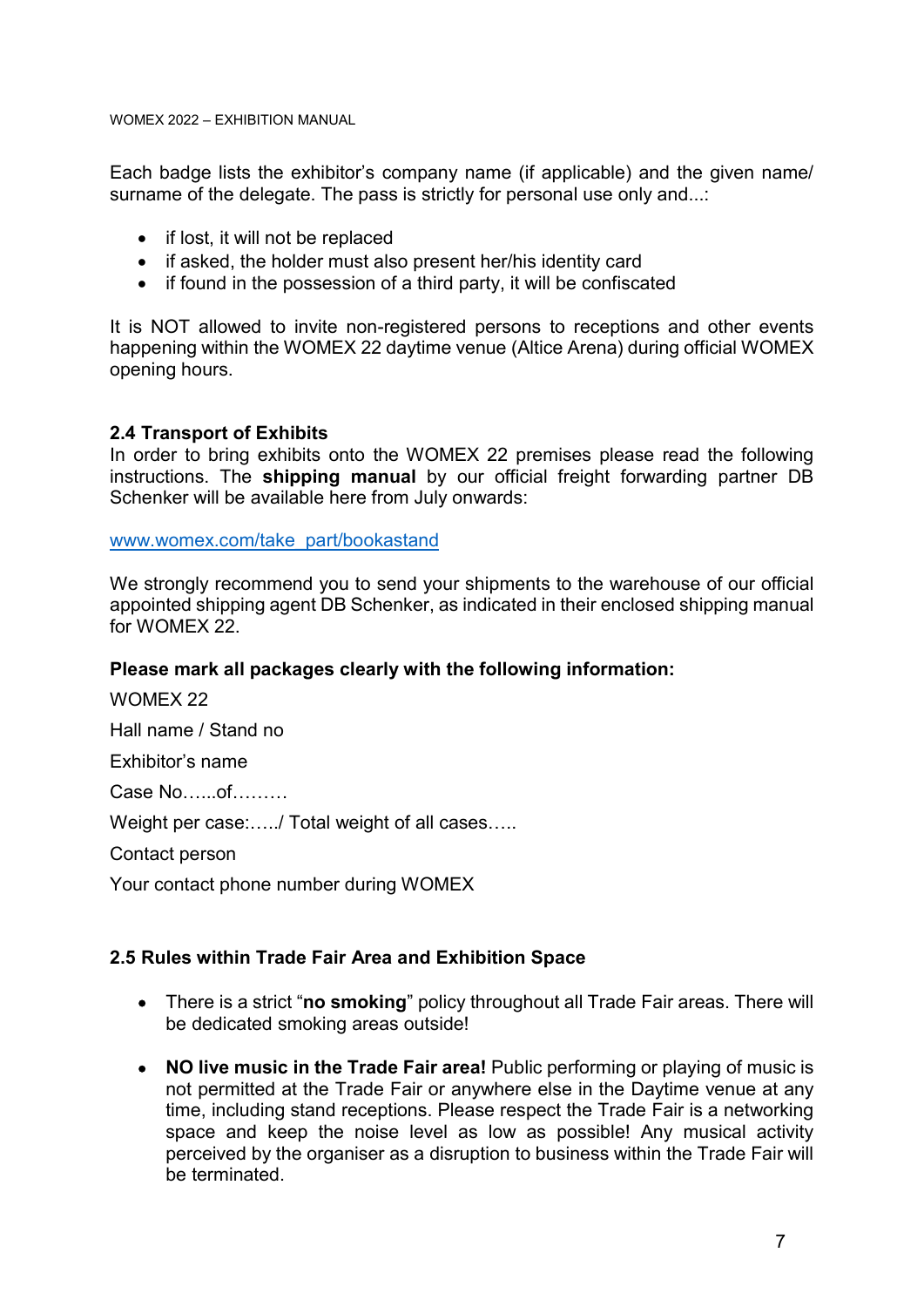- Receptions at Trade Fair stands: please inform production@womex.com about planned stand receptions during the Trade Fair at your stand. No live music is allowed during receptions.
- Waste: During set-up/ take-down, the exhibitor must place the waste in the containers and recycle bins in the Trade Fair area. Each booth will get a basic cleaning every evening after the Trade Fair closes. There will be no bin bags available during Trade Fair hours, therefore we recommend ordering a waste bin from the additional equipment catalogue. The exhibitor is responsible for the removal and disposal of any large items, decorations or exhibits brought in by the exhibitor.

The exhibitor shall be bound to comply with the regulations issued by the organiser, the exhibition architect, the fire authorities, the health authorities, any other public authority and in other respects to comply with the rules and regulations from the venue. These regulations will be available for consultation on demand from the organiser; further information can also be found on the Altice Arena website:

https://arena.altice.pt/en/plan-visit/general-rules/

- Special arrangements, if any, agreed between the organiser and the exhibitor, which are not included in this exhibition manual, are only binding when confirmed in writing by the organiser and signed by both parties.
- No exhibitor may obstruct or allow her/his goods, decorative materials, furniture and so on to obstruct or fill open passages and open spaces, just as there must be no construction above the height of the stand without special permission from the organiser.
- No inflammable decorations or exposed flames may be used at any time. All decoration material of paper and inflammable fabric must be made fireproof.
- The exhibitor shall be obliged to observe all time-limits fixed regarding construction, stand set-up, stand take-down, and so on.
- The exhibitor shall be obliged to keep her/his stand open and suitably staffed during the official opening hours of the Trade Fair.
- No exhibited article or display equipment may be removed from the stands until the official take-down period of the Trade Fair. The exhibitor shall restore the stand to its original form/condition.
- Exhibitors are allowed to use non-destructive tape for sticking posters on the shell schemes. For consultation, please contact WOMEX production or ask the stand building company on site!
- Putting up posters will only be allowed on specifically designated areas!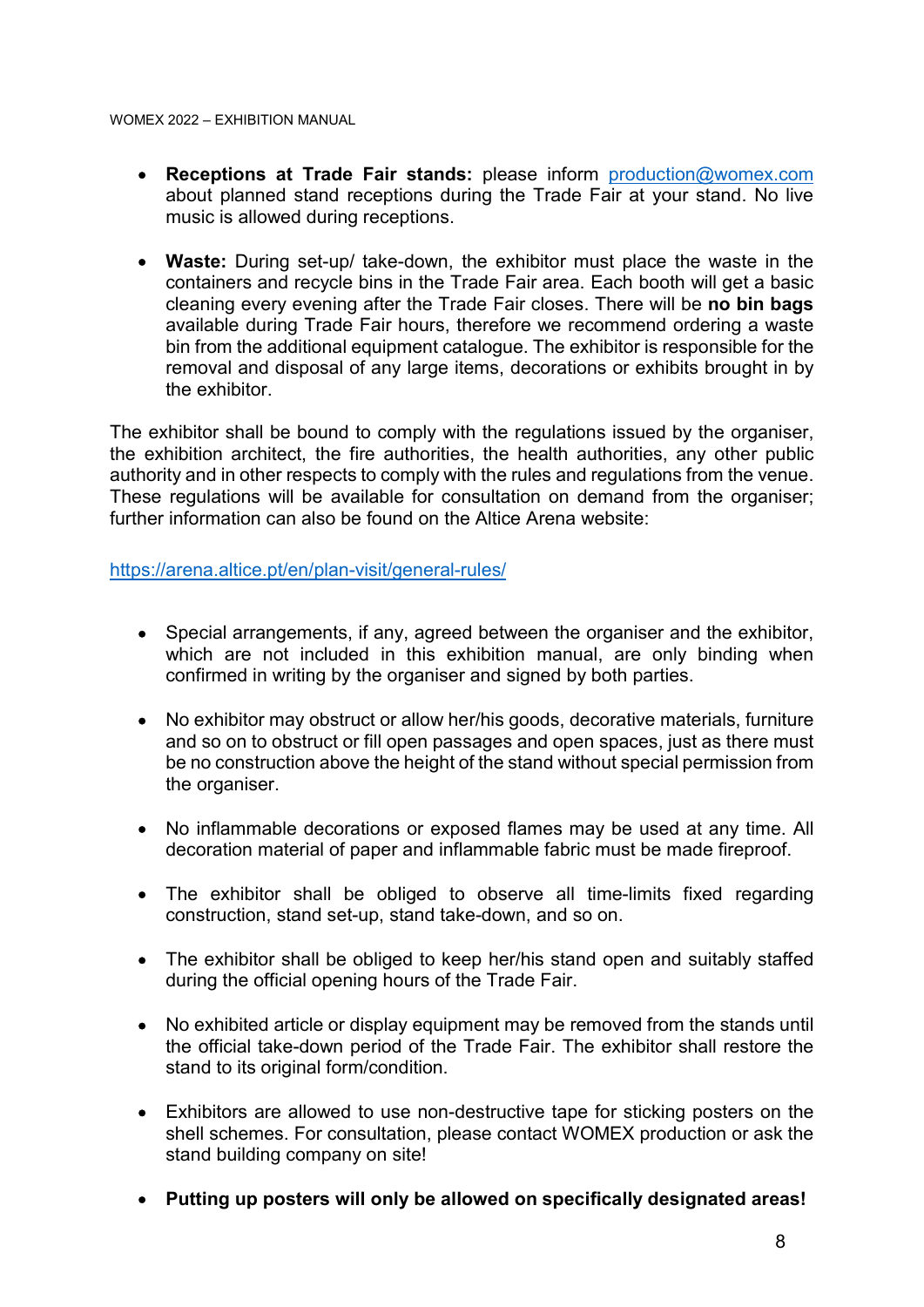- The Trade Fair area and exhibition space and the material therein must not be damaged (by, for example, nails, screws, wrongly-used sticky tape and so on used on doors, (stand-)walls, pillars and other venue surfaces and units).
- The exhibitor shall be held responsible for any damage done to the premises, fixtures, and for any injury to persons caused by the exhibitor, her/his staff or any exhibited articles or exhibition material. The exhibitor shall not be entitled to repair any such damage herself/himself.
- The exhibitor/s are obliged to comply with the EU labour regulations.

### 2.6 Use of Stands, Forbiddance of Retail Sale, Piracy and Transfer of Space

- The organiser is entitled to change the allocation of stands and Trade Fair area, if there is a high demand for extra exhibition space or other event requirements.
- Exhibits may be on display at the rented stand only. They must be exhibited in such a manner so as not to interfere with neighbouring Trade Fair stands visually or because of noise. Obstruction of Trade Fair stands or corridors must be avoided. In cases of non-compliance, WOMEX may, at its discretion, ban exhibits that interfere or obstruct. If the exhibitor does not comply, WOMEX has the right to remove said exhibits and evict the exhibitor from the stand without any liability.
- The distancing between the stands has to be respected according to Covid19 regulations, if applicable!
- The organiser has the right to remove exhibits that do not comply with the main subject and focus of the exhibition or that deviate from the principles of exhibition competitiveness or violate the exhibition schedule or if proven that said exhibits violate third party intellectual rights/copyrights.
- The exhibitor shall indemnify and keep Piranha Arts AG as well as their local partners fully indemnified from and against all actions, claims and demands brought against these resulting (directly or indirectly) from any infringement of intellectual property rights of any third party effected by exhibitor/s.
- If a court finds an exhibitor guilty of third-party intellectual rights/copyright violation, the organiser is entitled to forbid the exhibitor from participating in current or future exhibition events and the exhibitor shall have no right of compensation for any reason whatsoever.
- Exhibitors are not permitted to sub-let their stand/s directly, or to lend their stand/s to, a third-party, either in part or in whole. Shared stands are permitted: if you wish to share a stand with another company, please contact registration@womex.com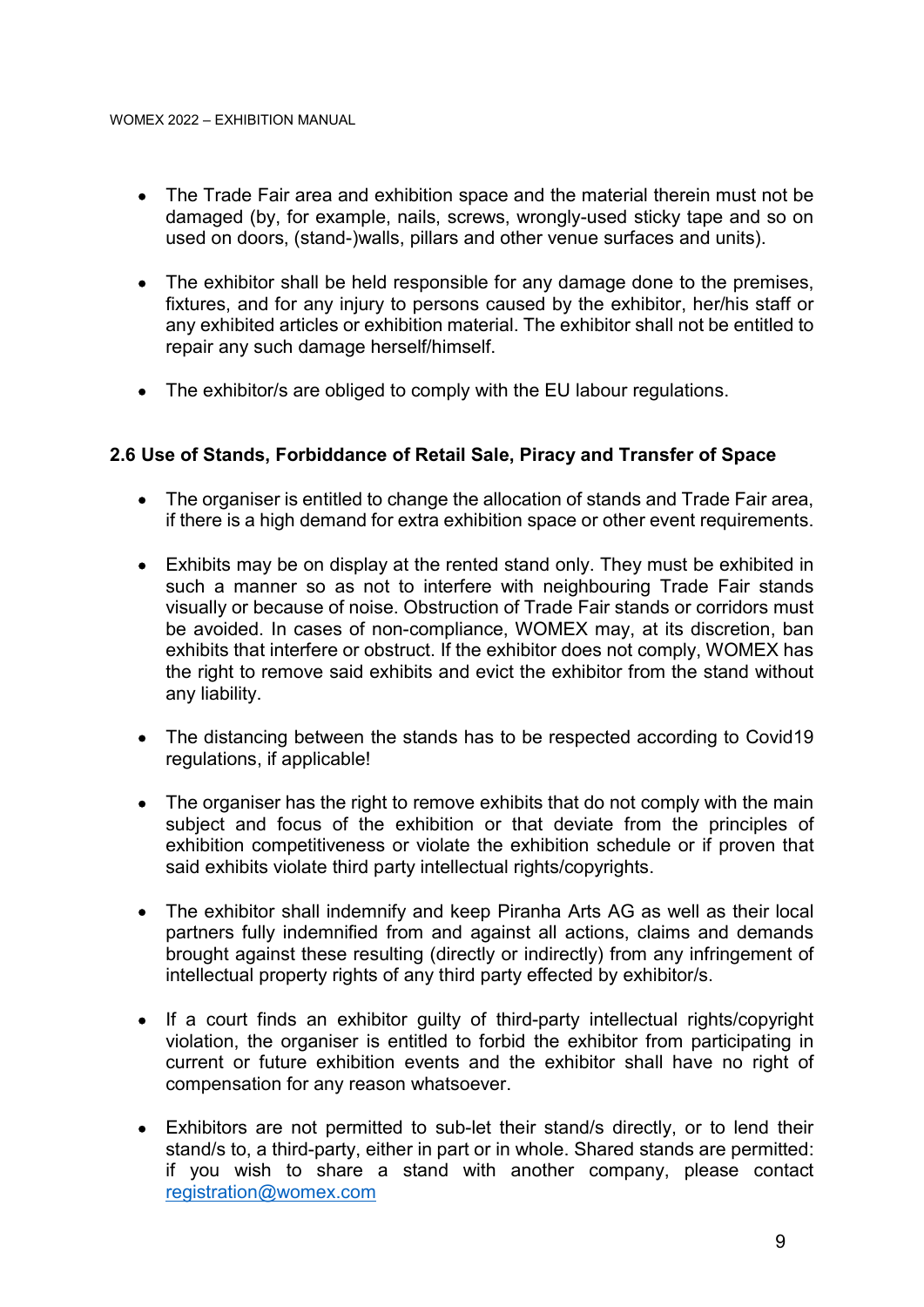- In case of shared and umbrella stands: the main exhibitor will be held responsible for all co-exhibitors.
- No change in stands between exhibitors may take place without the written consent of the organiser.
- Exhibitors holding shared or umbrella stands are not allowed to sell participant shares in the stand/s to any third-party or network member for commercial benefit beyond recouping the original published and paid stand price and any reasonable administration, production and stand decoration costs incurred to enable their participation.

#### 2.7 Advertising and Merchandise

- Advertising may be carried out free of charge by means of flyers, samples and promotional material to be handed out to delegates visiting the event.
- The distribution of flyers or any other advertising material is not allowed at any other point apart from an exhibitor's Trade Fair stand, unless special permission by the organiser has been secured.
- Exhibitors must not sell any merchandise at their stands.
- Unsanctioned 'offWOMEX' events and the like, and/or events seen to be competing with WOMEX may not be promoted on any of the WOMEX event sites, or online. Use of the WOMEX name or brand, or of any 'passing-off' versions of the WOMEX name and brand in connection with any unsanctioned events is not permitted. If the exhibitor does not comply, WOMEX has the right to remove any offending material and evict the exhibitor from the stand without any liability, or provision of refund or compensation

#### 3. Venue

### 3.1 Address

Altice Arena Rossio dos Olivais, 1990-231 Lisbon, Portugal +351 21 891 8409 https://arena.altice.pt/en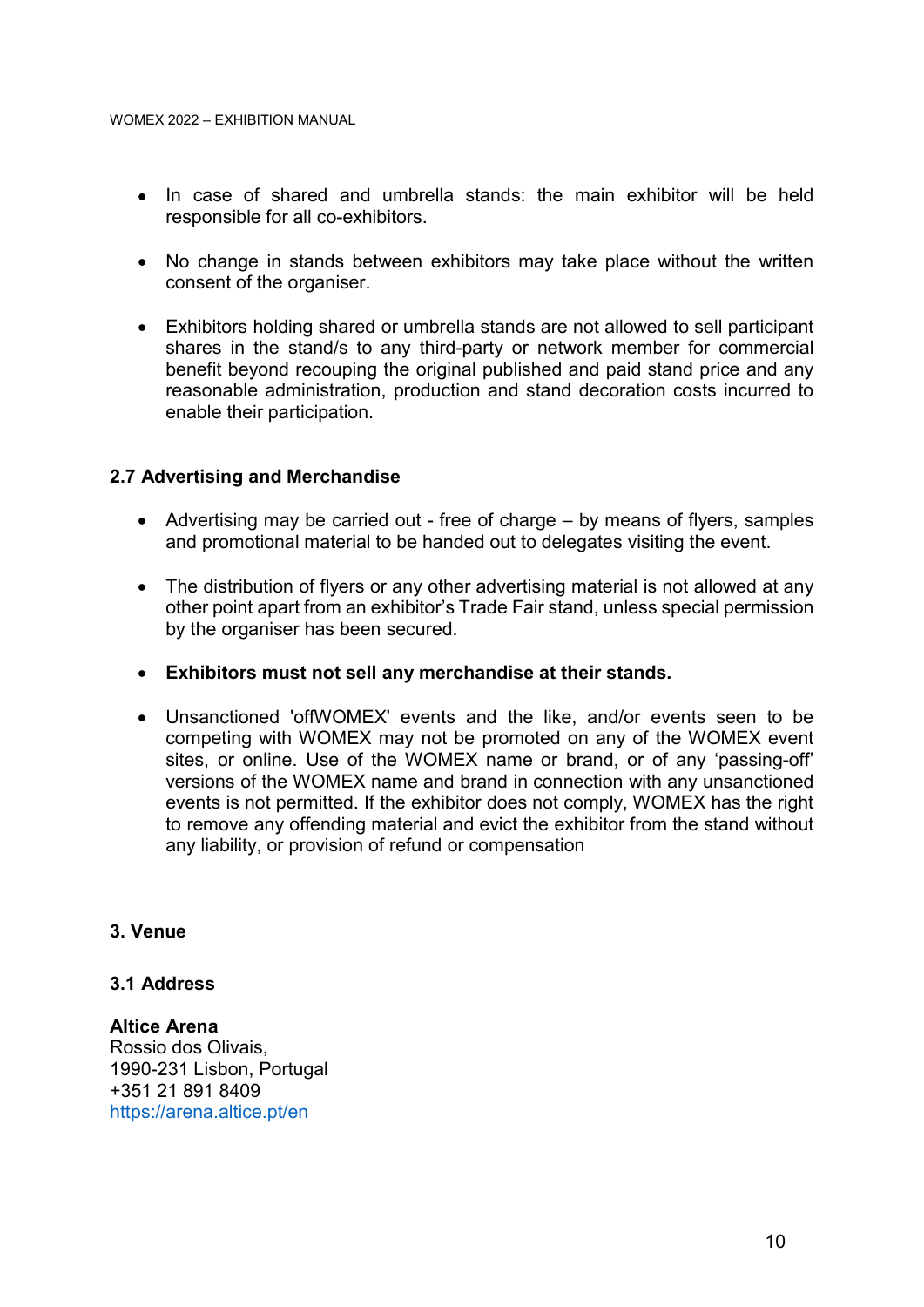### 3.2 Catering

The catering service at Altice Arena is exclusive to Food Events Network company

#### Exceptions: National drinks are allowed!

Examples: Cuba – Rum, Russia – Vodka, Portugal – Porto's wine …

#### Please note: Exhibitors are not permitted to distribute any item of food or drinks not supplied by the caterer, Food Events Network, without a prior agreement.

Kindly note that the authorities do inspection calls during WOMEX. The Environmental services of the City of Lisbon control the safety of food and their good sanitary quality, and compliance with food law. In practice, the food authorities control the activities in the food premises throughout the life cycle. Supervision is targeted on the production, transportation, storage, export, import, sales, serving and other transfers, as well as the marketing of food. The purpose of the food inspection is to ensure proper quality and safety in food for consumers, protect consumers from sanitary nuisances and financial losses caused by food, and ensure that consumers get adequate and truthful information about food of their choices.

You can find the catering and meals services here:

www.womex.com/2022/download/catering\_and\_meals\_services.pdf

For further questions please contact: geral@foodeventsnetwork.com

with cc to: extraservices.womex22@gmail.com

#### 3.3 Insurance and Security

The venue and the organiser cannot guarantee the exhibitor against loss or theft of any kind. It shall be the responsibility of each exhibitor to maintain such insurances against injury to person or theft, fire damage or loss of property in such amounts as the exhibitor shall deem adequate.

Please do not leave valuables, personal items or electronics unattended!

#### 3.4 Damage to Facilities

No part of any exhibits, signs, posters or displays may be nailed or attached in a harmful or destructive way to shell schemes, columns, walls or any parts of all WOMEX venue/s. If an exhibitor causes any damage to the venue/s, the main exhibitor will be held financially responsible.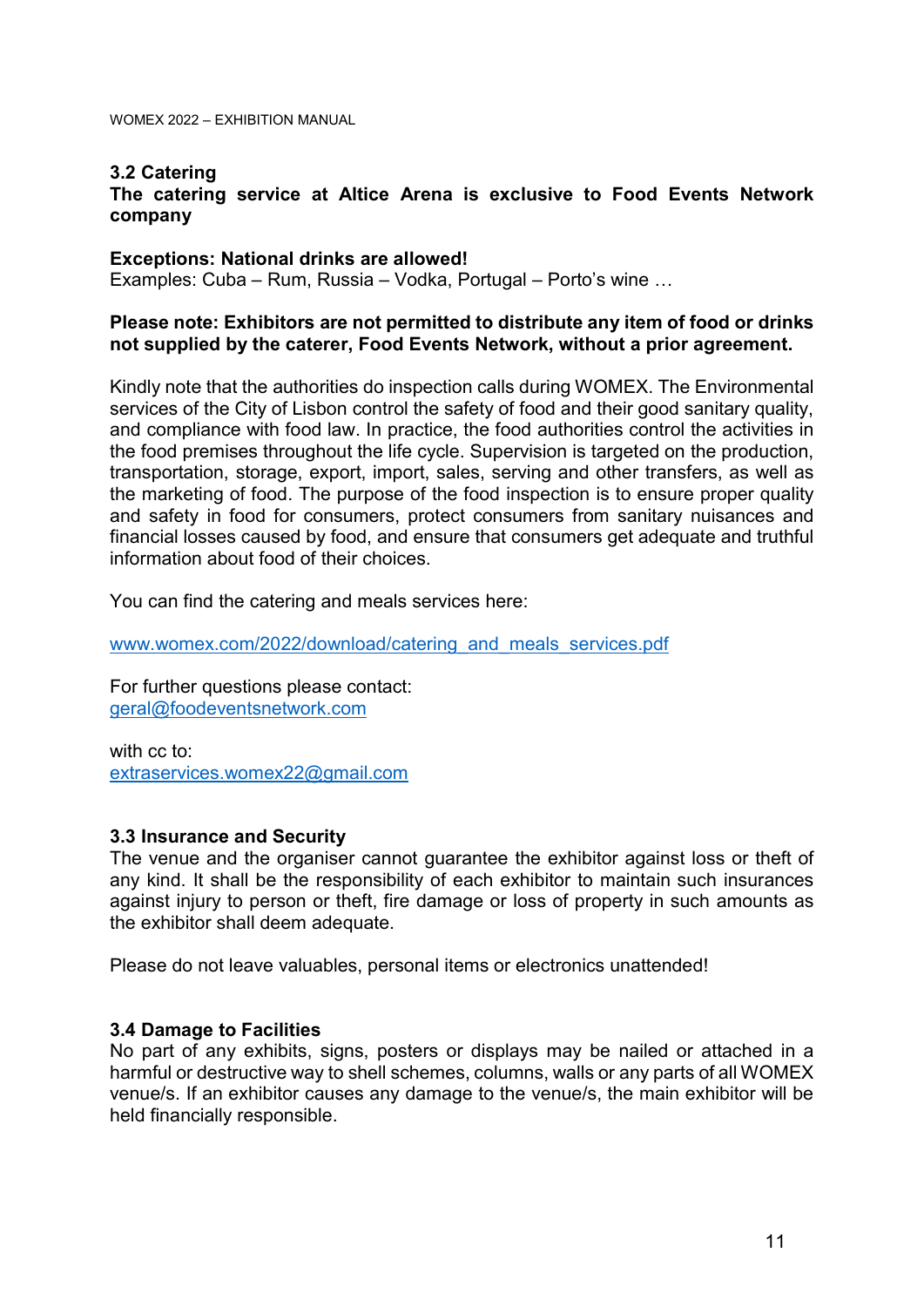### 3.5 Claims

Any complaint shall be made forthwith and not later than the closing of the Trade Fair and shall be sent by registered letter to the organiser.

### 3.6 German Law

In the event of any dispute arising in connection with or incidental to this agreement, the parties here to shall first make an effort to settle the matter by negotiation, and the parties shall be bound to participate therein. If a settlement by negotiation cannot be achieved, all disputes shall be settled before the Court of Berlin in accordance with and governed by the German law.

### 3.7 Force Majeure

In case of war, terrorism, mobilisation, strike, lock-out, fire, regulations of the authorities or other circumstances beyond the control of the organiser that might render it impossible or difficult to carry through the arrangement, the organiser shall be entitled to transfer, in whole or in part, the arrangement to other premises, to postpone the implementation of the arrangement to another time or to cancel the arrangement, and the organiser shall not be liable to pay compensation to the exhibitor.

The General Terms and Conditions can be found here:

www.womex.com/take\_part/register/terms\_of\_business

### 3.8 General Information

The agreement of the stand allocation is based on these conditions, rules and regulations. The exhibitor is also bound to comply with the technical rules stated in the information from the venue.

4. Contact Information Inês Freire Trade Fair Production – AMG inesfreire@amgmusic.info

Helena Tsiflidis Production - WOMEX production@womex.com